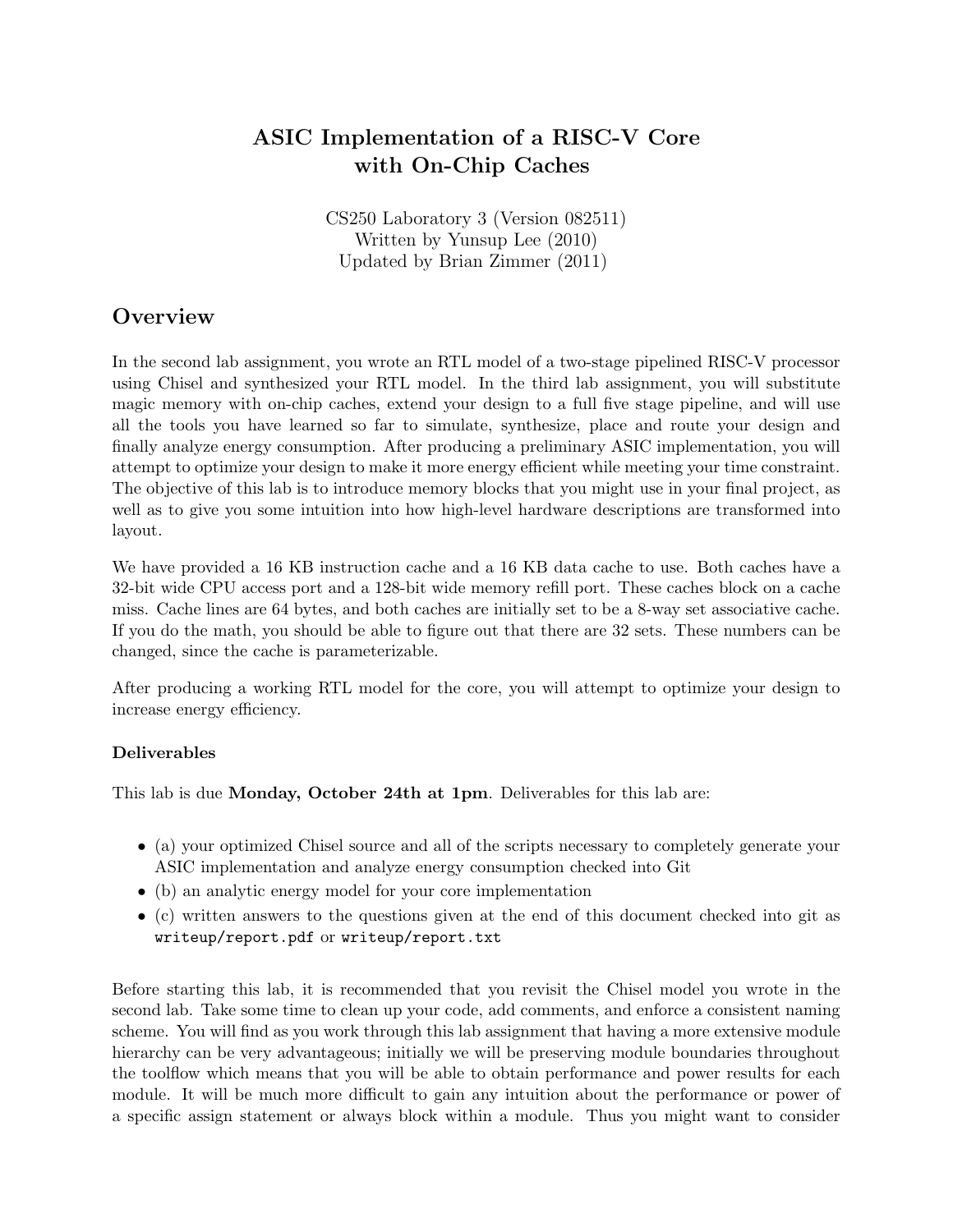breaking your design into smaller pieces. For example, if your entire ALU datapath is in one module, you might want to create separate submodules for the adder/subtracter unit, shifter unit, and the logic unit. Unfortunately, preserving the module hierarchy throughout the toolflow means that the VLSI tools will not be able to optimize across module boundaries. If you are concerned about this you can explicitly instruct the VLSI tools to flatten a portion of the module hierarchy during the synthesis process. Flattening during synthesis is a much better approach than lumping large amounts of Verilog into a single module yourself.

## Block Diagram and Module Interfaces

Figure 1 shows the overall diagram. The core module contains the processor, instruction cache, data cache, and an arbiter. The processor is connected to the instruction cache and the data cache with a similar interface used in the second lab. These interfaces are 32-bits wide. Notice that there is a ready signal on the request side, and a valid signal on the response side. This is a more realistic memory interface, where you might not be able to issue a memory request every cycle because the cache is blocked on a miss (when the ready signal on the request side is deasserted), or not be able to read from memory every cycle because you missed in a cache (when the valid signal on the response side is deasserted). Also notice that the instruction memory refill port and the data memory refill port needs to arbitrate on the memory refill port going out of the core. There are several arbitration policies you can implement, but in this lab you will use a fixed priority arbitration scheme, where the instruction memory refill port always gets priority over the data memory refill port. The refill port is 128-bits wide. There will be four transactions on the memory refill interface when a cache line transfer occurs, since the cache line size is 64 bytes.

For this lab, the instruction and data caches operation is modeled by a C model. You are not responsible for implementing the caches in Cacti. Your Cacti code is responsible for describing the processor core and memory, and all signals to and from the caches are sent out of the top level.

For your emulator implementation, these cache signals are hooked up to a functional cache model from emulator.cpp.

For your VLSI implementation, there are additional models that describe the timing, area, and power of these caches as well as functionality. These are generated from a modeling program known as Cacti.

Both caches have a request/response port to/from the processor and a memory refill port. Notice that the instruction cache interface is simpler compared to the data cache interface since it is a read-only memory. You can take a look at ICache 32x4096 BC.v and DCache 32x4096 BC.v for more details.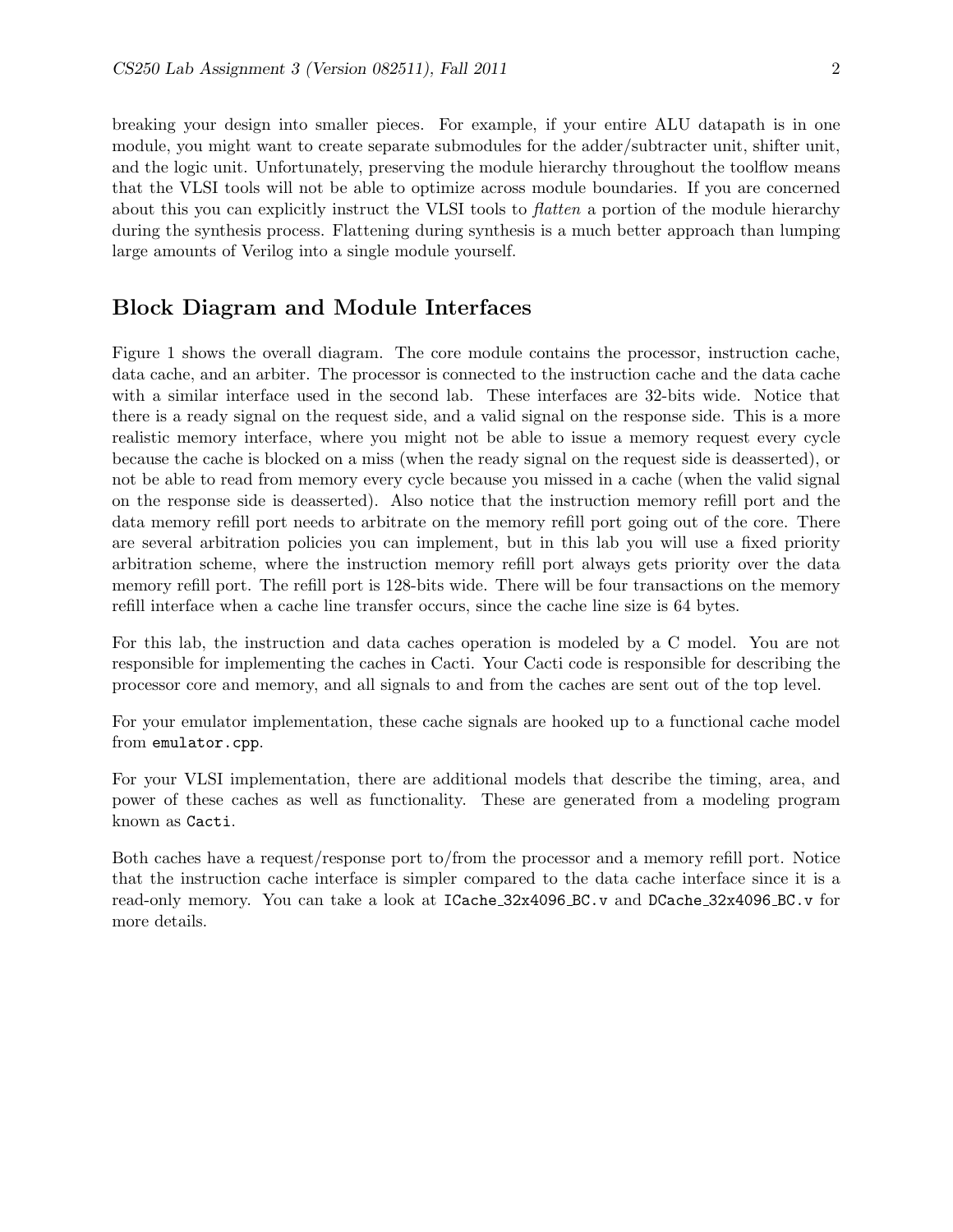

Figure 1: Block diagram for RISC-V v2 Core Test Harness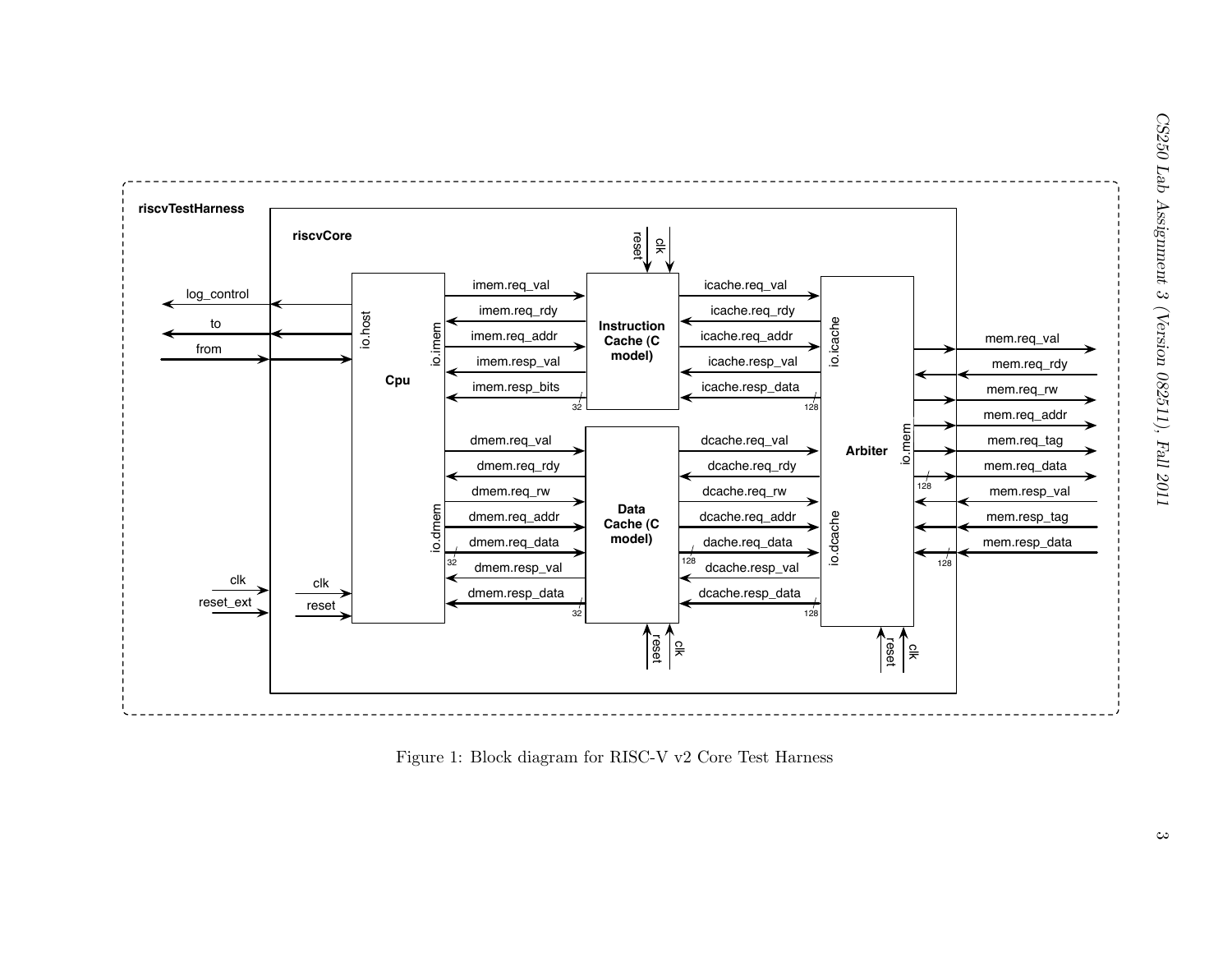The arbiter sees both memory refill requests coming from the instruction cache and the data cache and puts its decision on the request ready signals. We have provided you with a simple arbiter.

### Test Harness

We are providing a test harness to connect to your core model. The test harness loads a RISC-V binary into the memory. The provided makefile can load both assembly tests as well as C benchmarks to run on your core. The test harness will clock the simulation until it sees a non-zero value coming back on the testrig tohost register, signifying that your core has completed a test program. The testrig tohost port should be set to zero on reset. A very simple test program is shown in Figure 2.

It is worthwhile to mention that the harness differs for the emulator and VLSI implementations. For the VLSI implementation, only your arbiter and cpu are instantiated in a separate test harness. For the emulator, all connections to the caches are sent to the top level, then connected to C models of the caches.

> # 0x00000000: Reset vector. addi  $x1$ ,  $x0$ , 1 # Load constant 1 into register x1 mtpcr \$x1, \$cr16 # Write x1 to tohost register loop: beq \$x0, \$x0, loop # Loop forever

> > Figure 2: Simple test program

### Getting Started

You can follow along through the lab yourself by typing in the commands marked with a '%' symbol at the shell prompt. To cut and paste commands from this lab into your bash shell (and make sure bash ignores the '%' character) just use an alias to "undefine" the '%' character like this:

% alias %=""

All of the CS250 laboratory assignments should be completed on an EECS Instructional machine and you have setup your account according to the setup instructions given on the class website. Also, this lab guide assumes that you have already completed lab 1. If you have not completed lab 1, run the following commands, assuming that your username is yunsup.

```
% cd /scratch/
% mkdir yunsup
% cd yunsup
% git init
% git remote add template git@github.com:ucberkeley-cs250/lab-templates.git
% git remote add origin git@github.com:ucberkeley-cs250/yunsup.git
```
You will be using Git to manage your CS250 laboratory assignments. Please see Tutorial 1: Using Git to Manage Source RTL for more information on how to use SVN. Every student has their own directory in the repository which is not accessible to other students.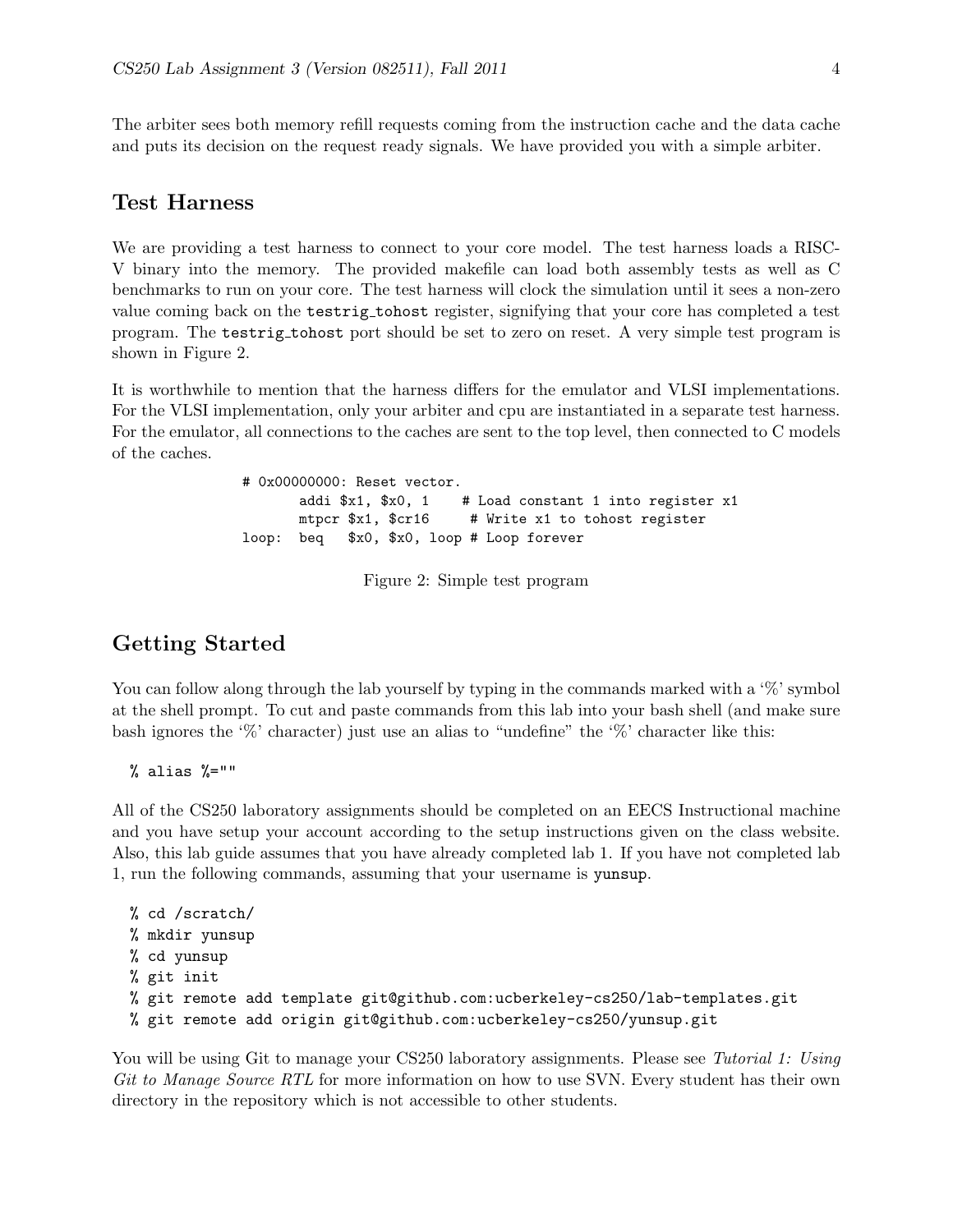To begin the lab you will need to make use of the lab harness located on Github. The lab harness provides makefiles, scripts, and the Verilog test harness required to complete the lab. Assuming your username is yunsup, follow these steps to download the materials for this lab:

```
% cd /scratch/yunsup
% git pull template master
% git push origin master
% cd lab3
% LABROOT=$PWD
```
The resulting lab3/ project directory looks similar to lab 2's working directory structure: src contains your source Chisel; build contains automated makefiles and scripts for building your design; vlsi/csrc/ contains the Direct C source files to simulate memory and caches, parse and load ELF files; vlsi/caches/ contains the VLSI cache models; vlsi/lib/ and /textttvlsi/include/ contain files needed to disassemble instruciton codes for debugging purposes; vlsi/testbench/ contains the Verilog testbench; emulator/testbench/ contains the emulator testbench; riscv-tests contains local test assembly programs; and riscv-bmarks contains local C benchmark programs.

The src directory contains the Verilog test harness and other Verilog modules you will need in this lab assignment. The files marked with (empty) are the files you need to fill in. Copy over your RISC-V v2 implementation from lab 2.

- arbiter.scala Allows both caches to share the main memory
- consts.scala Bit enumerations for control signals
- cpu.scala Wrapper that holds control and datapath
- ctrl.scala Control part of the RISC-V processor
- dpath.scala Datapath part of the RISC-V processor
- instructions.scala RISC-V instruction definition
- memories.scala "Magic" instruction and data memory
- top.scala Used by Chisel to instantiate design

Feel free to add additional files (such as a seperate component for your register file, ALU, and BTB.

The build directory contains the following subdirectories which you will use when building your chip.

- vcs-sim-rtl RTL simulation using Synopsys VCS
- dc-syn Synthesis using Synopsys Design Compiler
- vcs-sim-gl-syn Post synthesis gate-level simulation using Synopsys VCS
- icc-par Automatic placement and routing using Synopsys IC Compiler
- vcs-sim-gl-par Post place and route gate-level simulation using Synopsys VCS
- pt-pwr Power analysis using Synopsys PrimeTime PX

Each subdirectory includes its own makefile and additional script files. If you end up adding more files, you will have to make modification to these script files as you push your design through the toolflow. Once you have all the tools working you can use the toplevel makefile in the build directory to run multiple tools at once. For example, once all the scripts are properly setup you should be able to use the following command to synthesize, place and route, do post place and route gate-level netlist simulation, and power analysis.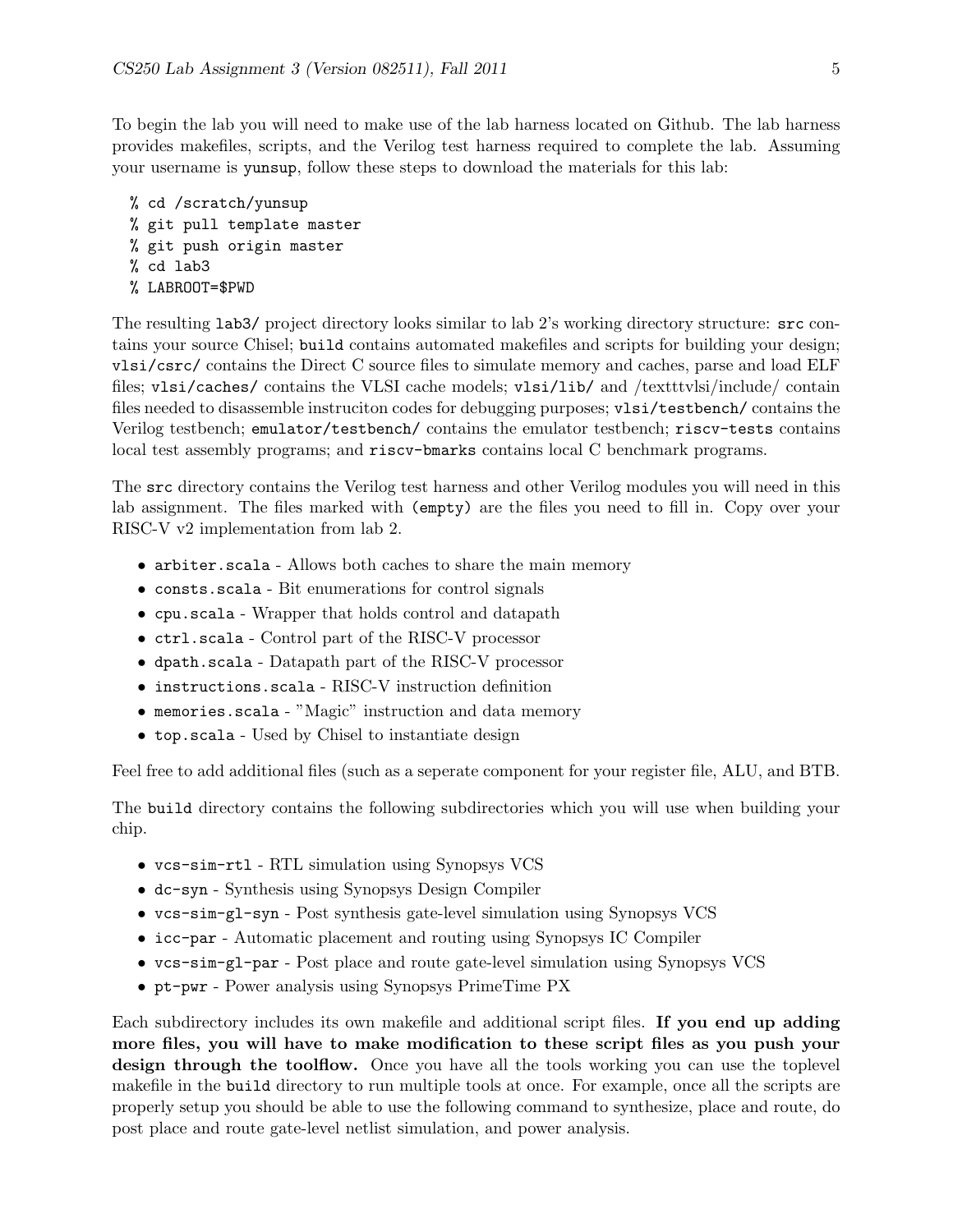```
% cd $LABROOT/vlsi/build
% make pt-pwr
```
Remember that before you do power analysis, you need to send switching activity to pt-pwr. You can do this by running make convert in vcs-sim-gl-par.

Now go ahead and copy your lab 2's RISC-V processor implementation to the src directory. Then change your core design to cope with a more realistic memory interface. Remember you also need to implement an arbiter.

To compile the emulator, run the following instructions until you see a [passed] message:

```
% cd $LABROOT
% make emulator
```
Once this works, you will attempt to run RISC-V assembly tests on your processor to check for correct operation. To do this, run the following instructions:

```
% cd $LABROOT
% cd emulator
% make run-asm-tests
% make run-bmarks-test
```
Once your emulator passes all tests, move on to creating a Verilog implementation and pushing it through the flow.

```
% cd $LABROOT
% make vlsi
% cd vlsi/build/vcs-sim-rtl
% make run-asm-tests
% make run-bmarks-test
```
# Guidelines for Lab Grading

Your final lab submission should pass all of the assembly tests and also be able to successfully run the globally installed benchmarks on both RTL simulation, post synthesis and post place and route gate-level netlist simulation. The most important metric for lab grading will be energy efficiency (energy/instruction). You will also develop your own analytic energy model by measuring energy consumption of assembly tests and benchmarks, and investigating instruction mixes of assembly tests and benchmarks (see end of document for lab questions).

# Lab Hints and Tips

This section contains several hints and tips which should help you in completing the lab assignment.

#### Tip 1: Always Test Your Processor After Making Modifications

When pushing your processor through the physical toolflow, it is common to make some changes to your RTL and then evaluate their impact on area, power, and performance. Always retest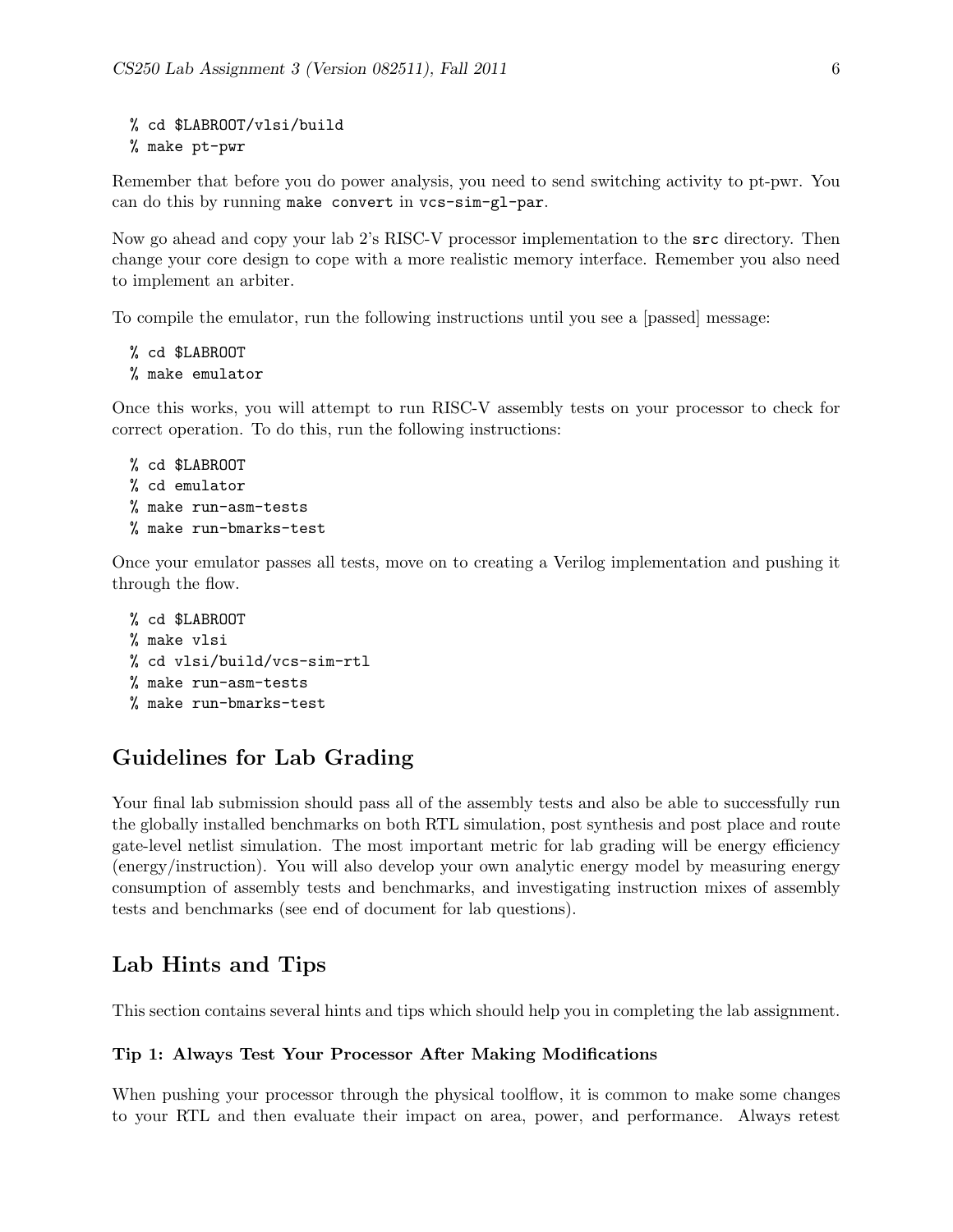your processor after making changes and before starting the physical toolflow. You can use the run-asm-tests make target to quickly verify that your processor is still functionally correct.

#### Tip 2: Deal With Synchronous Memory Reads

You have used combinational memories in the previous lab, where reads are asynchronous and writes are synchronous. That's why you were able to connect the output of the PC register to the instruction memory, and the ALU output to the data memory. However, the memory interface used in this lab implements synchronous reads. The signals to the memory should be ready before the rising clock edge. You need to connect the output of the PC mux to the instruction cache. This is also one of the reasons to separate out a memory stage so you can get the memory address and the store data calculated before the rising edge.

Also think carefully about how you plan to come out of reset. For the first clock edge out of reset, your instruction cache should see an address of 0.

#### Tip 3: Reporting Clock Period

As discussed in the tutorials, you need to specify a clock period constraint during both synthesis and place+route. The tools will try and meet this constraint the best they can. If your constraint is too aggressive, the tools will take a very long time to finish. They may not even be able to correctly place+route your design. If your constraint is too conservative, the resulting implementation will be suboptimal.



Figure 3: Determining your hardware's effective clock period

Even if your design does not meet the clock period constraint it is still a valid piece of hardware which will operate correctly at some clock period (it is just slower than the desired clock period). If your design does not meet timing the tools will report a negative slack. Similarly, a design which makes the timing constraint but does so with a positive slack can run faster than the constrained clock period. For this lab we are more concerned about the effective clock period of your design as opposed to the clock constraint you set before synthesis. The effective clock period is simply the clock period constraint minus the worst slack  $(T_{clk} - T_{slack})$ . The synthesis and place+route timing reports are all sorted by slack so that the path with the worst slack is listed first. To determine the effective clock period for your design simply choose the smaller of the rising and falling edge slacks. Figure 3 illustrates two examples: one with positive slack and one with negative slack. In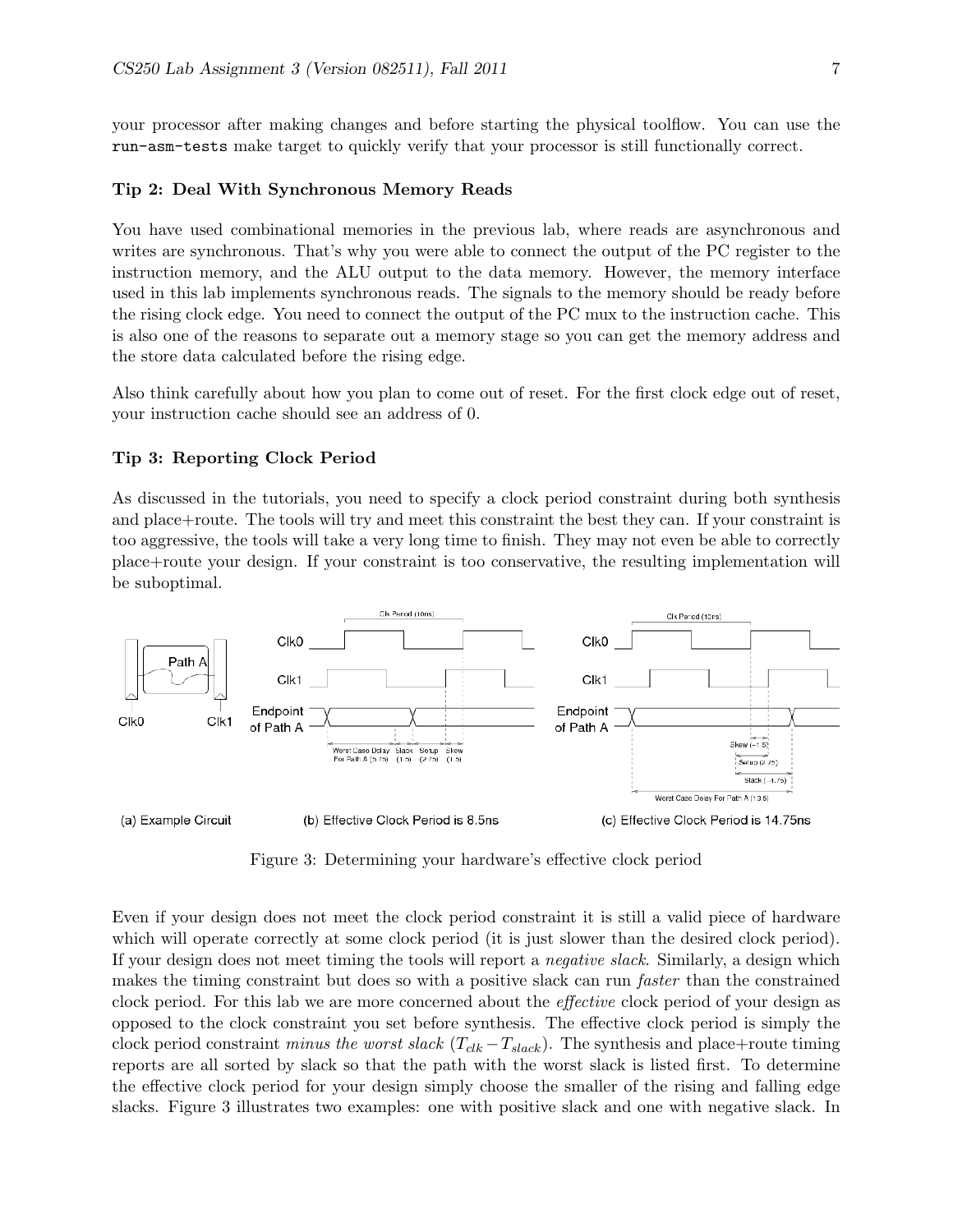this example, our clock period constraint is 10 ns. In Figure 3(b), the post-place+route reports indicate a positive slack value of 1.5 ns and thus the effective clock period is 8.5 ns. In Figure  $3(c)$ , the post-place+route reports indicate a negative slack value of 4.75 ns and thus the effective clock period is 14.75 ns. Notice that the effective clock period in Figure 3(c) is not equal to the worst case combinational critical path (i.e. 13.5 ns). This is because we must also factor in setup time and clock skew.

Determining the effective clock period when your design does not meet timing can be more tricky when we include latches (as opposed to flip-flops) in our design. Latches impose additional halfcycle constraints. For this lab it is adequate to ignore any half-cycle constraints and focus instead on the full cycle constraints.

#### Tip 4: Useless Error Messages

Sometimes either the emulator or VLSI simulator will die horribly without an error message. The usual cause is an attempted memory access out of bounds. Check to make sure you addresses are being generated correctly and valid signals are only high when you intend.

### Tip 5: Debugging

From Lab 2, you have correct program executation logs for all of the assembly tests. So when your tests are failing, you can compare steps of program executation until you spot a discrepency. The most useful lines to check are branches, writes to the register file (both address and value), and writes to the data cache (both address and value). If your program is incorrect, the cause will be most easily evident from these instructions and signals.

Make sure you also print out signals that tell you when pipeline stages are stalling or killed, and when branches are resolved taking. Also be careful to organize your debugging signals such that they are grouped by stage in the pipeline.

# Critical Thinking Questions

The primary deliverable for this lab assignment is your optimized Verilog source and all of the scripts necessary to completely generate your ASIC implementation checked into SVN. In addition, you should prepare written answers to the following questions and turn them in electronically.

#### Question 1: Draw a Block Diagram

Tell us how your riscvCore works in detail. How many pipeline stages did you use? Draw a block diagram and identify on the system diagram which components you placed in your datapath and which components you placed in your control logic.

#### Question 2: Take a Screenshot

Take a screenshot of your core and include it in your writeup. You should highlight the register file and the ALU with different colors. Point the caches from your design. Do you think pre-placement of the cache blocks would help minimize core area?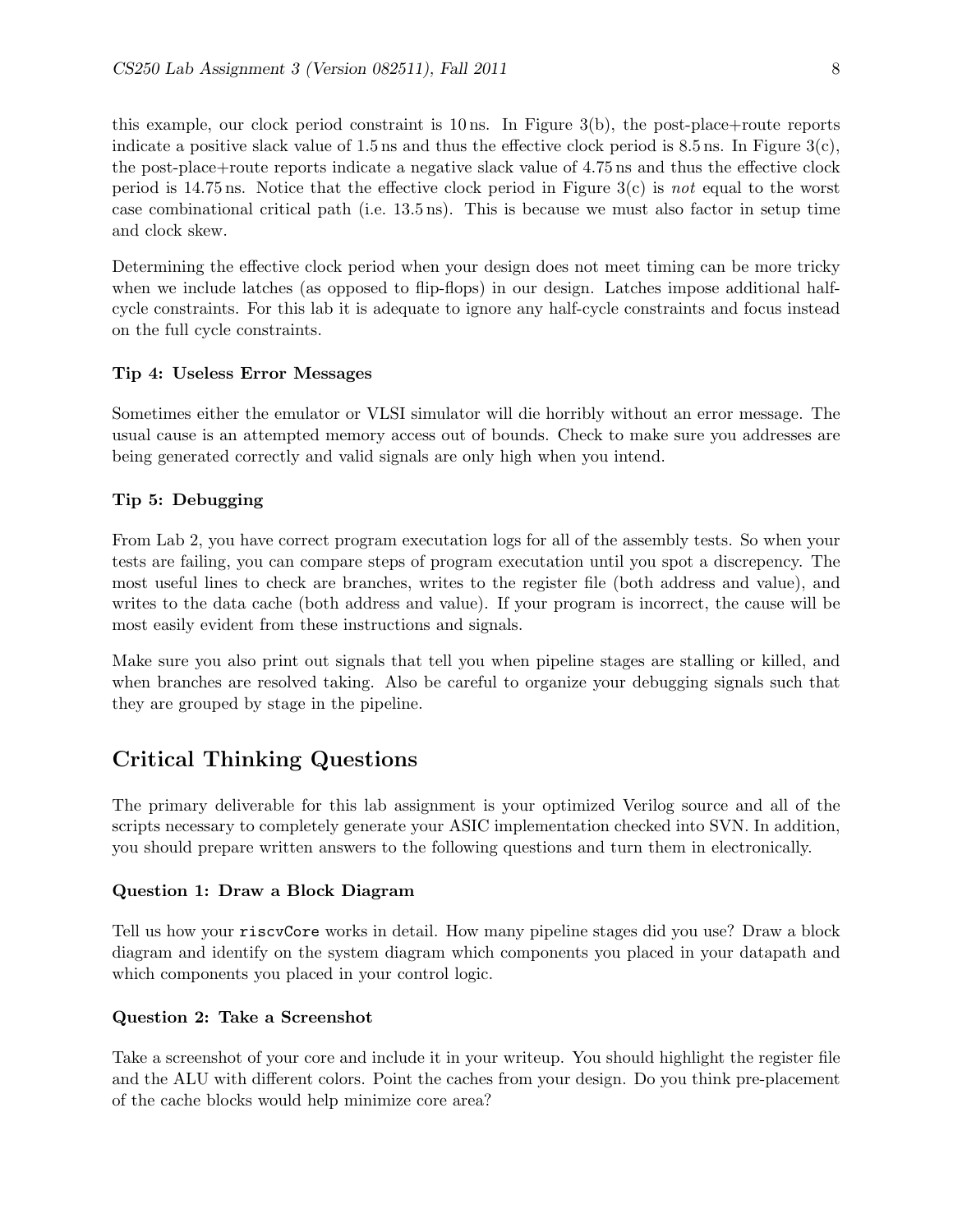#### Question 3: Evaluate Your Baseline Core

Push your baseline processor through the physical toolflow and report the following numbers. (Summarize! don't just copy and paste.)

- Post-synthesis area of the register file, processor's datapath (excluding register file), processor's control unit, and cache blocks in  $um^2$  from  $\ast$ .mapped.area.rpt
- Post-synthesis total area of core in  $um^2$  from  $*$ . mapped. area.rpt
- Post-synthesis critical path and corresponding effective clock period in nanoseconds from \*.mapped.qor.rpt
- Post-place+route area of the register file, processor's datapath (excluding register file), processor's control unit, and cache blocks in  $um^2$  from IC Compiler  $\ast$ .output.area.rpt
- Post-place+route total area of the core in  $um^2$  from IC Compiler \*.output.area.rpt
- Post-place+route critical path and corresponding effective clock period in nanoseconds from IC Compiler \*.output.qor.rpt

Your post-place+route numbers will probably be worse than your post-synthesis numbers. Explain why the place+route tool is reporting more area and a longer clock period than the synthesis tool.

#### Question 4: Analytic Energy Model for your RISC-V v2 Core

For this question you are to calculate energy/instruction for assembly tests and benchmarks. Fill in the following table by counting individual instructions (instruction mix) and measuring power and performance. You should write a Python script which collects data from your build directories.

If you define the instruction mix as a matrix A, the energy/instruction numbers as  $x$ , and the consumed energy column as b then  $Ax = b$  holds. Since you know A and b by filling up the table, you can guess what x should look like. Use MATLAB to run a regression to calculate x (energy/instruction). Ideally after this calculation you have your own power/energy model that you can plug into your simulator. Now you don't need to go through all the VLSI tools to get energy numbers out!

Provide answers to the following questions.

- List your energy/instruction numbers.
- Is there a natural grouping of energy/instruction numbers? Explain the grouping discpline. What instruction/group has the lowest energy/instruction? The highest energy/instruction? Why?
- How accurate is your model? Calculate the predicted energy consumption of benchmark programs. Compare this number to the measured energy consumption. What's the error?
- Identify the instruction mix of the benchmark program you wrote for lab 2. Run it through your energy model and compare the predicted energy consumption to the actual measured energy consumption. What's the error?
- Is the model accurate? How could you improve your energy model?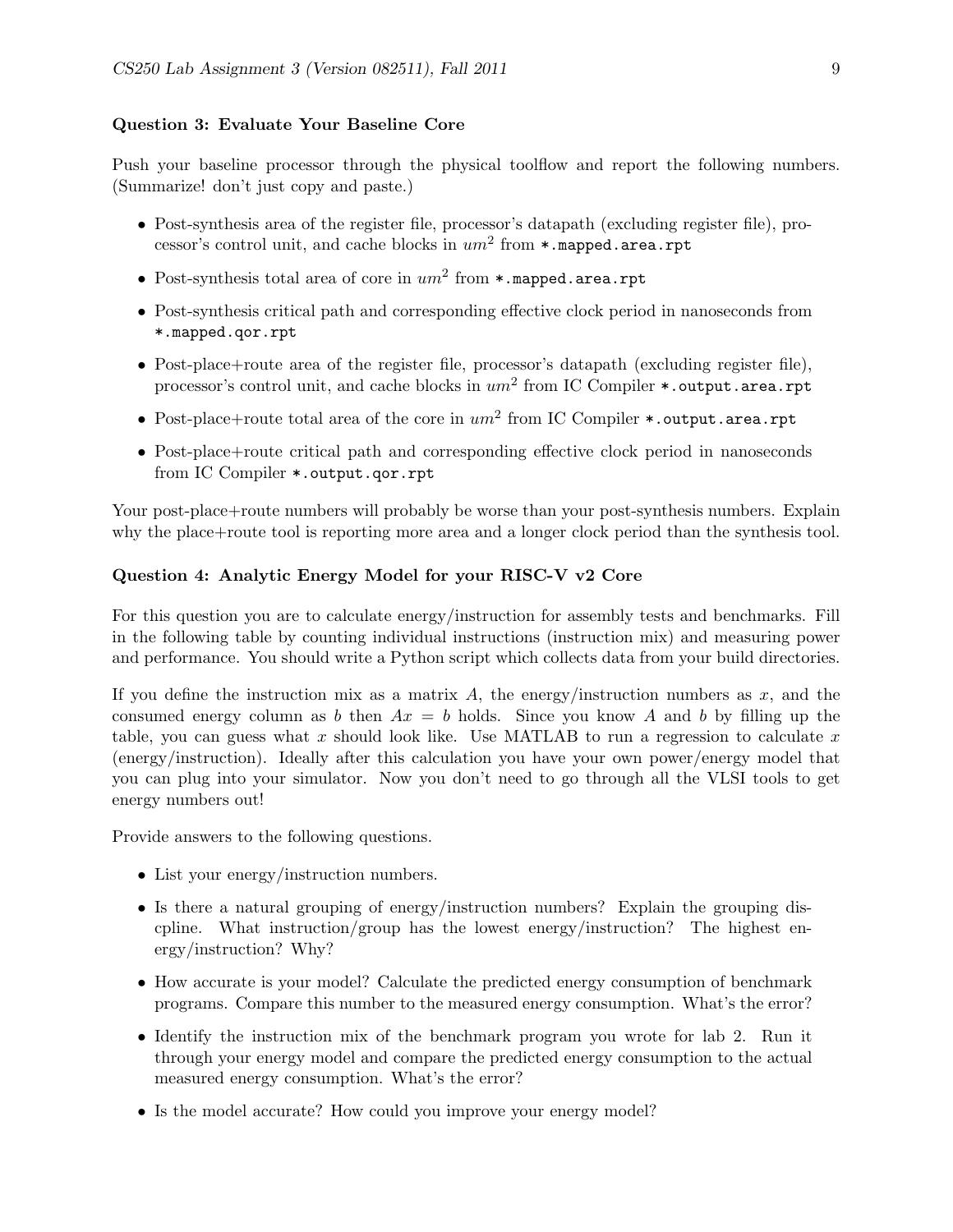| Power<br>Time<br>addiw<br>addw<br>Energy<br>xor<br>$\cdots$<br>riscv-v1_simple.S<br>riscv-v1_addiw.S<br>riscv-v1_bne.S<br>$riscv-v1_lw.S$<br>riscv-v1_sw.S<br>riscv-v2_addiw.S<br>riscv-v2_addw.S<br>riscv-v2_andi.S<br>riscv-v2_and.S |
|----------------------------------------------------------------------------------------------------------------------------------------------------------------------------------------------------------------------------------------|
|                                                                                                                                                                                                                                        |
|                                                                                                                                                                                                                                        |
|                                                                                                                                                                                                                                        |
|                                                                                                                                                                                                                                        |
|                                                                                                                                                                                                                                        |
|                                                                                                                                                                                                                                        |
|                                                                                                                                                                                                                                        |
|                                                                                                                                                                                                                                        |
|                                                                                                                                                                                                                                        |
|                                                                                                                                                                                                                                        |
| riscv-v2_beq.S                                                                                                                                                                                                                         |
| riscv-v2_ble.S                                                                                                                                                                                                                         |
| riscv-v2_bleu.S                                                                                                                                                                                                                        |
| riscv-v2_blt.S                                                                                                                                                                                                                         |
| riscv-v2_bltu.S                                                                                                                                                                                                                        |
| riscv-v2_bne.S                                                                                                                                                                                                                         |
| $riscv-v2_j.S$                                                                                                                                                                                                                         |
| riscv-v2_jal.S                                                                                                                                                                                                                         |
| riscv-v2_jalr.S                                                                                                                                                                                                                        |
| riscv-v2_jalr_r.S                                                                                                                                                                                                                      |
| riscv-v2_jalr_j.S                                                                                                                                                                                                                      |
| riscv-v2_lui.S                                                                                                                                                                                                                         |
| riscv-v2_lw.S                                                                                                                                                                                                                          |
| $riscv-v2 nor.S$                                                                                                                                                                                                                       |
| riscv-v2_ori.S                                                                                                                                                                                                                         |
| riscv-v2_or.S                                                                                                                                                                                                                          |
| riscv-v2_simple.S                                                                                                                                                                                                                      |
| riscv-v2_slti.S                                                                                                                                                                                                                        |
| riscv-v2_sltiu.S                                                                                                                                                                                                                       |
| riscv-v2_slt.S                                                                                                                                                                                                                         |
| riscv-v2_sltu.S                                                                                                                                                                                                                        |
| riscv-v2_slliw.S                                                                                                                                                                                                                       |
| riscv-v2_sllw.S                                                                                                                                                                                                                        |
| riscv-v2_sraiw.S                                                                                                                                                                                                                       |
| $riscv-v2_sraw.S$                                                                                                                                                                                                                      |
| riscv-v2_srliw.S                                                                                                                                                                                                                       |
| riscv-v2_srlw.S                                                                                                                                                                                                                        |
| riscv-v2_subw.S                                                                                                                                                                                                                        |
| $riscv-v2$ <sub>-SW</sub> .S                                                                                                                                                                                                           |
| riscv-v2_xori.S                                                                                                                                                                                                                        |
| riscv-v2_xor.S                                                                                                                                                                                                                         |
| N/A<br>median                                                                                                                                                                                                                          |
| N/A<br>qsort                                                                                                                                                                                                                           |
| N/A<br>towers                                                                                                                                                                                                                          |
| N/A<br>vvadd                                                                                                                                                                                                                           |
| N/A<br>multiply                                                                                                                                                                                                                        |